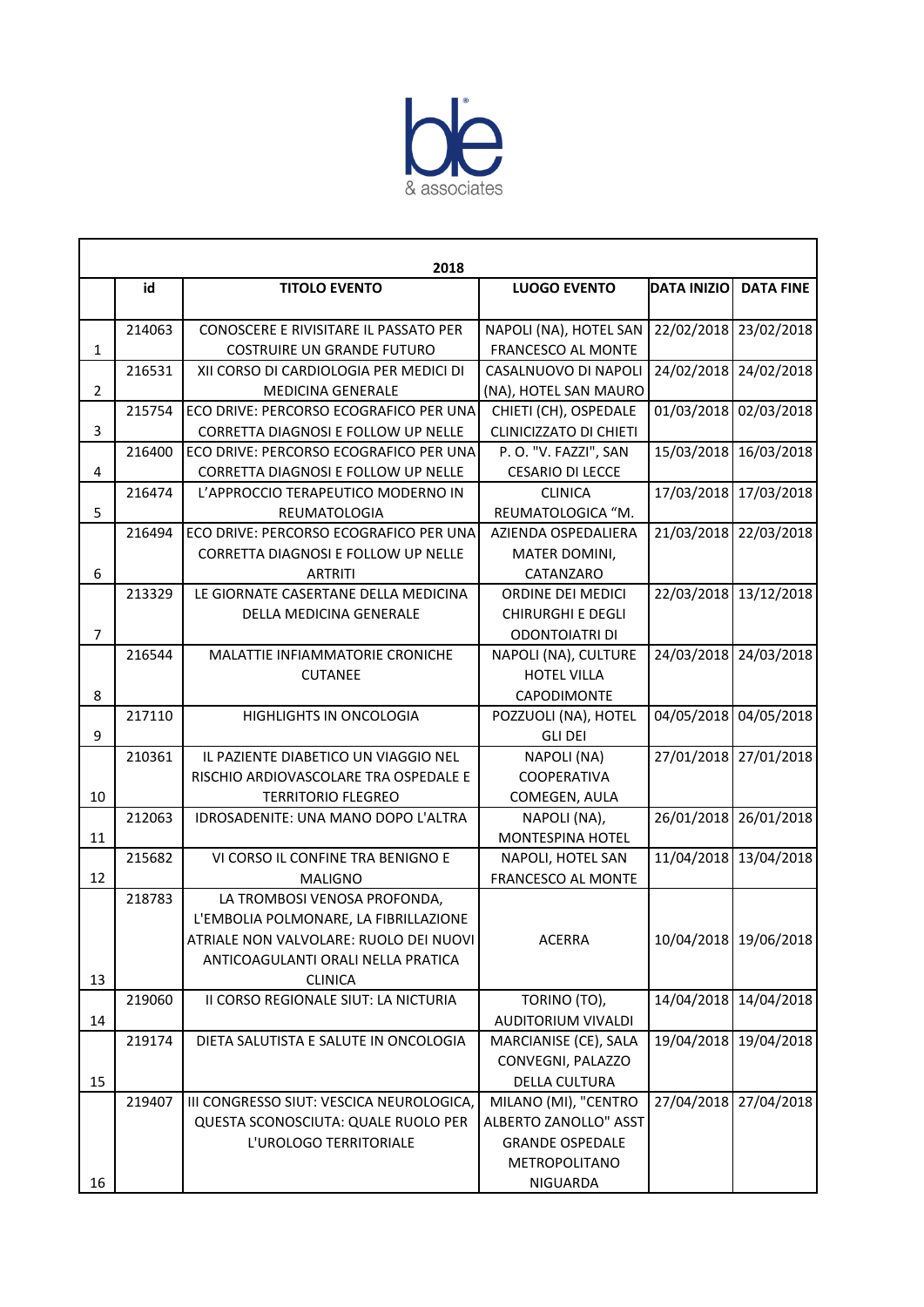|    | 220043 | UNO SGUARDO OLTRE LA PELLE: CLEAR SKIN           | NAPOLI (NA), OSPEDALE                              | 27/04/2018 | 29/06/2018 |
|----|--------|--------------------------------------------------|----------------------------------------------------|------------|------------|
| 17 |        | NO PAIN - CORSO TEORICO PRATICO NELLA            | <b>SAN GENNARO</b>                                 |            |            |
|    | 219733 | XII CORSO DI CARDIOLOGIA PER MEDICI DI           | CASALNUOVO DI                                      | 05/05/2018 | 26/05/2018 |
|    |        | <b>MEDICINA GENERALE</b>                         | NAPOLI(NA), HOTEL SAN                              |            |            |
| 18 |        |                                                  | <b>MAURO</b>                                       |            |            |
|    | 220025 | VI CONGRESSO SIUT CAMPANIA                       | SAPRI (SA), AULA                                   | 18/05/2018 | 19/05/2018 |
|    |        |                                                  | MAGNA, OSPEDALE                                    |            |            |
| 19 |        |                                                  | DELL'IMMACOLATA                                    |            |            |
|    | 220350 | III CONGRESSO REGIONALE SIUT LAZIO               | SPERONGA (LT), HOTEL                               | 18/05/2018 | 19/05/2018 |
| 20 |        |                                                  | LA PLAYA                                           |            |            |
|    | 220993 | III CONVEGNO REGIONALE SIUT SICILIA - LA         | AGRIGENTO (AG), HOTEL                              | 25/05/2018 | 26/05/2018 |
| 21 |        | MUTIDISCIPLINARIETà TRA VECCHIO E                | <b>DELLA VALLE</b>                                 |            |            |
| 22 | 211454 | <b>CROHNISTI DEL SUD</b>                         | NAPOLI(NA) HOTEL                                   | 23/01/2018 | 24/01/2018 |
|    | 222717 | PRESENTE E FUTURO NELLA DIAGNOSI E NEL           | <b>EXCELSIOR</b><br>MASSA LUBRENSE (NA),           | 11/05/2018 | 12/05/2018 |
| 23 |        | TRATTAMENTO DEL NSCLC (NON SMALL CELL            | <b>VILLA ANGELINA</b>                              |            |            |
|    | 223493 | QUANDO LA SALUTE CONTA: PERCORSO DI              | COOPERATIVA SIMED,                                 | 24/05/2018 | 24/05/2018 |
| 24 |        | APPROFONDIMENTO SULLE PATOLOGIE                  | <b>NAPOLI</b>                                      |            |            |
|    | 224270 | QUANDO LA SALUTE CONTA: PERCORSO DI              | COOPERATIVA MEDICINA                               | 31/05/2018 | 31/05/2018 |
| 25 |        | APPROFONDIMENTO SULLE PATOLOGIE                  | 2000. MARANO DI                                    |            |            |
|    | 222860 | Aggiornamento scientifico sulle epatiti virali:  | hotel san mauro                                    | 26/05/2018 | 26/05/2018 |
| 26 |        | la gestione e la cura dei pazienti affetti da    |                                                    |            |            |
|    | 229007 | PREVENZIONE E TRATTAMENTO DELLE                  | <b>CENTRO CONGRESSI</b>                            | 01/06/2018 | 01/06/2018 |
| 27 |        | FRATTURE VERTEBRALI DA FRAGILITA' OSSEA.         | FEDERICO II, NAPOLI                                |            |            |
|    | 222966 | IX CORSO DI FORMAZIONE ONCOLOGICA                | <b>HOTEL ROYAL</b>                                 | 14/06/2018 | 14/06/2018 |
| 28 |        | DELLA CAMPANIA. I TUMORI                         | CONTINENTAL, NAPOLI                                |            |            |
| 29 | 224718 | NEOPLASIA DEL POLMONE: UNO SCENARIO              | ROMA, HOTEL RIPA                                   | 25/05/2018 | 26/05/2018 |
|    | 223442 | 1° WORKSHOP REGIONALE SULLE                      | <b>AULA CONFERENZE</b>                             | 30/05/2018 | 30/05/2018 |
|    |        | <b>COINFEZIONI</b>                               | <b>OSPEDALE COTUGNO -</b>                          |            |            |
| 30 |        |                                                  | <b>NAPOLI</b>                                      |            |            |
| 31 | 221794 | DIALOGHI URODIABETOLOGICI                        | <b>HOTEL I GIGLI - NOLA</b>                        | 16/06/2018 | 23/06/2018 |
|    | 226078 | MALATTIE INFIAMMATORIE CRONICHE                  | <b>CULTURE HOTEL VILLA</b>                         | 16/06/2018 | 16/06/2018 |
| 32 |        | <b>CUTANEE</b>                                   | CAPODIMONTE - NAPOLI                               |            |            |
|    | 225612 | <b>GESTIONE INTEGRATA HS</b>                     | HOTEL MONTESPINA -                                 | 08/06/2018 | 08/06/2018 |
| 33 |        |                                                  | <b>NAPOLI</b>                                      |            |            |
|    | 225290 | ARTRITI COAST TO COAST: VIAGGIO NEL              | LLOYD'S BAIA HOTEL                                 | 31/05/2018 | 31/05/2018 |
| 34 |        | MANAGEMENT E TRATTAMENTO DEI                     |                                                    |            |            |
|    | 225514 | QUANDO LA SALUTE CONTA: PERCORSO DI              | CO.MED.AFRA,                                       | 07/06/2018 | 07/06/2018 |
|    |        | APPROFONDIMENTO SULLE PATOLOGIE                  | AFRAGOLA                                           |            |            |
| 35 | 225672 | POLMONARI<br>QUANDO LA SALUTE CONTA: PERCORSO DI | MEDICOOP VESEVO, VIA                               | 14/06/2018 | 14/06/2018 |
|    |        | APPROFONDIMENTO SULLE PATOLOGIE                  |                                                    |            |            |
|    |        | POLMONARI                                        | <b>CESARE BATTISTI,10</b><br>80059 TORRE DEL GRECO |            |            |
| 36 |        |                                                  | (NA)                                               |            |            |
|    | 224152 | L'APPROCCIO DIAGNOSTICO IN                       | <b>CLINICA</b>                                     | 26/05/2018 | 26/05/2018 |
| 37 |        | REUMATOLOGIA                                     | REUMATOLOGICA "M.                                  |            |            |
|    | 227755 | CARCINOMA MAMMARIO HER 2 POSITIVO IN             | ROMA, HOTEL RIPA                                   | 15/06/2018 | 15/06/2018 |
|    |        | FASE METASTATICA: LA SEQUENZA                    |                                                    |            |            |
| 38 |        | TERAPEUTICA DALL'ALGORITMO ALLA                  |                                                    |            |            |
|    | 230946 | IX MEETING STEM CELL RESEARCH ITALY              | MILANO (MI), AULA                                  | 21/06/2018 | 23/06/2018 |
|    |        |                                                  | MAGNA, UNIVERSITÀ                                  |            |            |
| 39 |        |                                                  | DEGLI STUDI DI MILANO                              |            |            |
|    | 228105 | <b>WORKSHOP REGIONALE SULLA</b>                  | NAPOLI (NA), HOTEL                                 | 05/07/2018 | 05/07/2018 |
|    |        | SEMPLIFICAZIONE DELLA CURA DELL'HCV              | MEDITERRANEO                                       |            |            |
|    |        |                                                  |                                                    |            |            |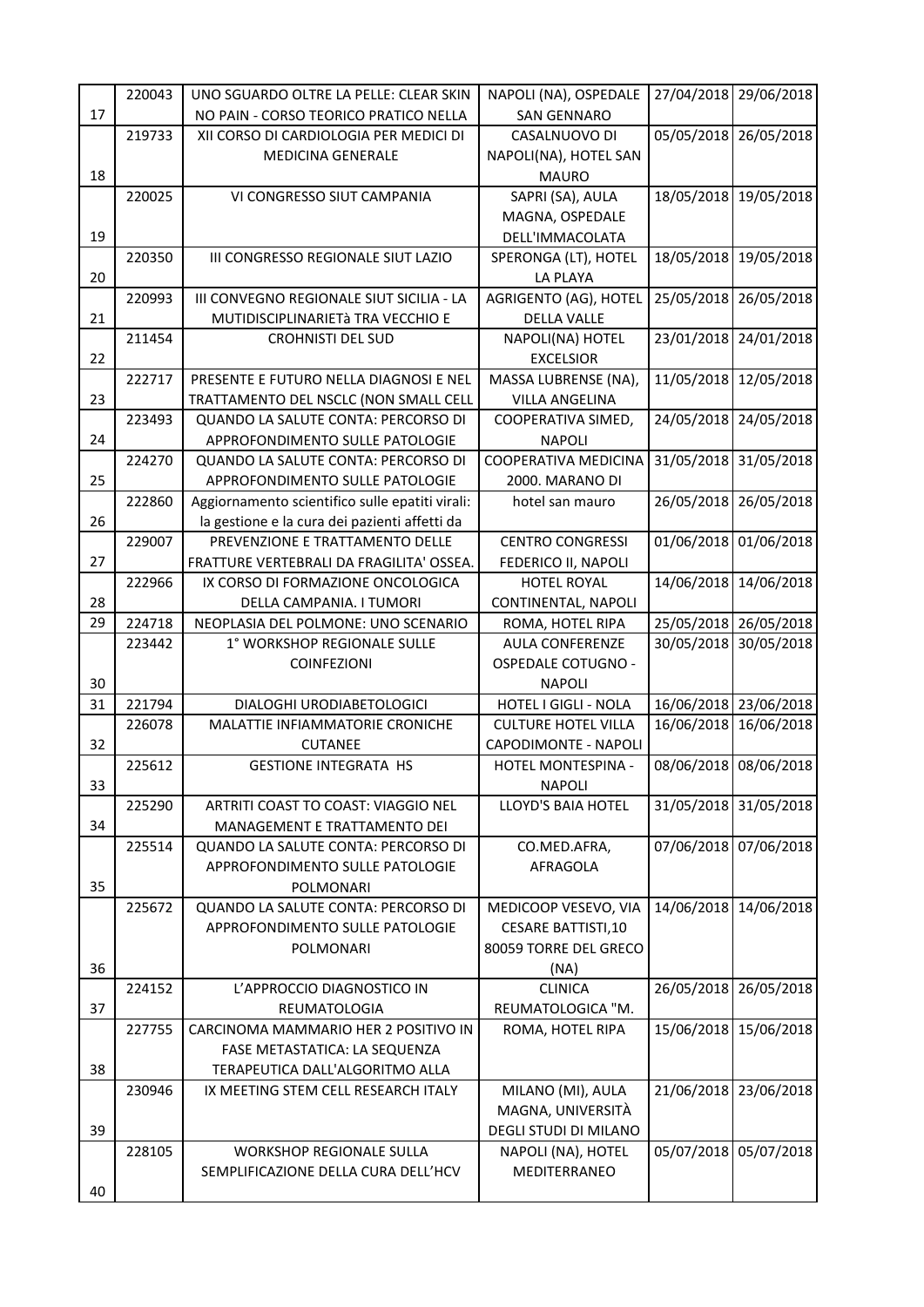|    | 227444 | ARTRITI COAST TO COAST: VIAGGIO NEL                                      | BARI (BA), HOTEL VILLA                            | 23/06/2018 | 23/06/2018 |
|----|--------|--------------------------------------------------------------------------|---------------------------------------------------|------------|------------|
| 41 |        | MANAGEMENT E TRATTAMENTO DEI                                             | ROMANAZZI CARDUCCI                                |            |            |
|    | 227803 | NET STAGE 2018: STAGE FORMATIVO                                          | NAPOLI (NA), AZIENDA                              | 03/07/2018 | 03/07/2018 |
|    |        | MULTIDISCIPLINARE INTERATTIVO                                            | OSPEDALIERA DI RILIEVO                            |            |            |
|    |        |                                                                          | <b>NAZIONALE "ANTONIO</b>                         |            |            |
| 42 |        |                                                                          | CARDARELLI"                                       |            |            |
|    | 227216 | LO STATO DELL'ARTE NELL'ERADICAZIONE                                     | NAPOLI (NA), CULTURE                              | 28/06/2018 | 28/06/2018 |
|    |        | DELL'HCV                                                                 | <b>HOTEL VILLA</b>                                |            |            |
| 43 |        |                                                                          | CAPODIMONTE                                       |            |            |
|    | 222859 | PROGETTO IDEA: IMPARARE                                                  | NAPOLI (NA), AULA                                 | 11/06/2018 | 10/09/2018 |
|    |        | DALL'ESPERIENZA DEGLI ALTRI                                              | <b>CLINICA</b>                                    |            |            |
|    |        |                                                                          | DERMATOLOGICA -                                   |            |            |
|    |        |                                                                          | UNIVERSITÀ DEGLI STUDI                            |            |            |
| 44 |        |                                                                          | DELLA CAMPANIA LUIGI                              |            |            |
|    | 232591 | INSULINA E GLP-1 RAS: SINERGIA E                                         | MATERA (MT), MH                                   | 14/09/2018 | 14/09/2018 |
| 45 |        | APPROPRIATEZZA                                                           | <b>MATERA HOTEL</b>                               |            |            |
|    | 220497 | IMPEDENZOMETRIA E RISCHIO                                                | <b>CENTRO ANTIDIABETE</b>                         | 09/06/2018 | 22/09/2018 |
|    |        | CARDIOVASCOLARE                                                          | "TERRA DI LAVORO"                                 |            |            |
| 46 |        |                                                                          | Aversa                                            |            |            |
|    | 232419 | ARTRITI COAST TO COAST: VIAGGIO NEL                                      | HOTEL NH CATANIA                                  | 21/09/2018 | 21/09/2018 |
| 47 | 232729 | MANAGEMENT E TRATTAMENTO DEI                                             | <b>CENTRO</b>                                     |            |            |
| 48 |        | II CONGRESSO REGIONALE SIUT PUGLIA                                       | <b>GRAND HOTEL MERCURE</b>                        | 22/09/2018 | 22/09/2018 |
|    | 235171 | PIASTRINOPENIE, EPN, SINDROME EMOLITICA                                  | <b>DELFINO - TARANTO</b><br>AULA DI CARDIOLOGIA - | 24/09/2018 | 24/09/2018 |
|    |        | UREMICA ATIPICA E SINDROME DI                                            | AORN "S. ANNA E S.                                |            |            |
| 49 |        | MOSKOWITZ, MALATTIA DI GAUCHER ED                                        | SEBASTIANO"                                       |            |            |
|    | 234951 | CORSO SIUT LA SESSUOLOGIA CLINICA NEGLI                                  | AULA DIDATTICA CENTRO                             | 26/09/2018 | 29/09/2018 |
|    |        | AMBULATORI UROLOGICI TERRITORIALI: LA                                    | <b>FORMAZIONE EYES -</b>                          |            |            |
| 50 |        | NECESSITA'DI UN APPROCCIO OLISTICO                                       | <b>ROMA</b>                                       |            |            |
|    | 235930 | IL MIELOMA MULTIPLO: GESTIONE SUL                                        | <b>SALA CONFERENZE</b>                            | 29/09/2018 | 29/09/2018 |
|    |        | <b>TERRITORIO</b>                                                        | SEMINARIO VESCOVILE -                             |            |            |
| 51 |        |                                                                          | <b>TEANO</b>                                      |            |            |
|    | 236397 | MALATTIE INFIAMMATORIE CRONICHE                                          | <b>CULTURE HOTEL VILLA</b>                        | 20/10/2018 | 20/10/2018 |
| 52 |        | <b>CUTANEE</b>                                                           | CAPODIMONTE - NAPOLI                              |            |            |
|    | 236727 | IV MEETING SIUT REGIONALE EMILIA                                         | HOTEL BELLARIA -                                  | 26/10/2018 | 26/10/2018 |
| 53 |        | ROMAGNA: TUMORE PROSTATICO DALLA                                         | <b>BOLOGNA</b>                                    |            |            |
|    | 237476 | CORSO DI AGGIORNAMENTO IN SENOLOGIA                                      | COOPERATIVA SIMED -                               | 06/11/2018 | 06/11/2018 |
| 54 |        | <b>CLINICA</b>                                                           | <b>NAPOLI</b>                                     |            |            |
|    | 235300 | HOT TOPICS IN INFETTIVOLOGIA                                             | HOTEL MEDITERRANEO -                              | 04/10/2018 | 05/10/2018 |
| 55 |        |                                                                          | <b>NAPOLI</b>                                     |            |            |
|    | 235059 | QUINTA GIORNATA REUMATOLOGICA                                            | <b>GRAND HOTEL</b>                                | 05/10/2018 | 06/10/2018 |
| 56 |        | CASERTANA                                                                | VANVITELLI - CASERTA                              |            |            |
|    | 235709 | III CONVEGNO REGIONALE SIUT MARCHE -                                     | HOTEL CALABRESI - SAN                             | 06/10/2018 | 06/10/2018 |
| 57 |        | PERCORSO ASSISTENZIALE INTEGRATO TRA                                     | <b>BENEDETTO DEL TRONTO</b>                       |            |            |
|    | 235783 | BPCO EMERGENZA SOTTOVALUTATA                                             | <b>MONTESPINA PARK</b>                            | 24/10/2018 | 24/10/2018 |
| 58 |        |                                                                          | HOTEL - NAPOLI                                    |            |            |
|    | 235880 | BPCO EMERGENZA SOTTOVALUTATA                                             | HOTEL NOVOTEL                                     | 25/10/2018 | 25/10/2018 |
| 59 |        |                                                                          | SALERNO EST ARECHI                                |            |            |
|    | 234851 | APPROCCIO MULTIDISCIPLINARE ALLE<br>PROSTATITI: CRITICITÀ E CONTROVERSIE | SALA NAPOLEONICA -                                | 26/10/2018 | 27/10/2018 |
| 60 |        |                                                                          | PALAZZO GREPPI -                                  |            |            |
|    | 238555 | ONCOLOGIA DI PRECISIONE E SINERGIE                                       | <b>MILANO</b><br>HOTEL CATALUNYA -                | 09/11/2018 | 10/11/2018 |
| 61 |        | CROSSFUNZIONALI                                                          | ALGHERO                                           |            |            |
|    | 238119 | II CONGRESSO REGIONALE SIUT SARDEGNA                                     | SALA CONGRESSI ORDINE                             | 10/11/2018 | 10/11/2018 |
| 62 |        | PERCORSI DIAGNOSTICO-TERAPEUTICI IN                                      | DEI MEDICI - NUORO                                |            |            |
|    |        |                                                                          |                                                   |            |            |